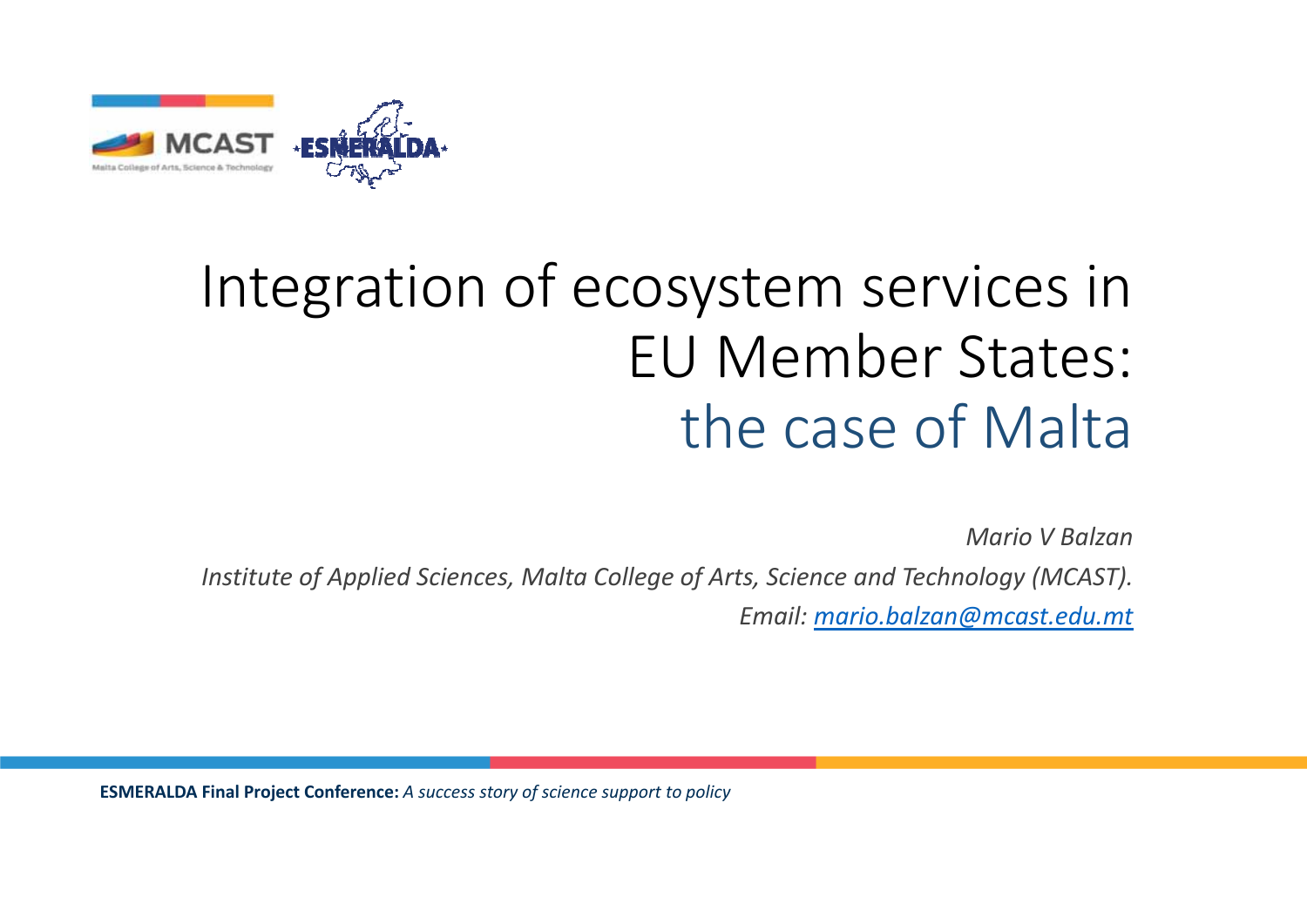

#### Testing the MAES approach

An archipelago with an interesting biogeography, high biodiversity;

But, long cultural history; agricultural land cover is approximately 50%; around 30% of the land is built‐up

Strong urbanisation and tourism trends; highest population density

*An interesting test for the application of the ecosystem services (ES) concept – ESMERALDA case‐study*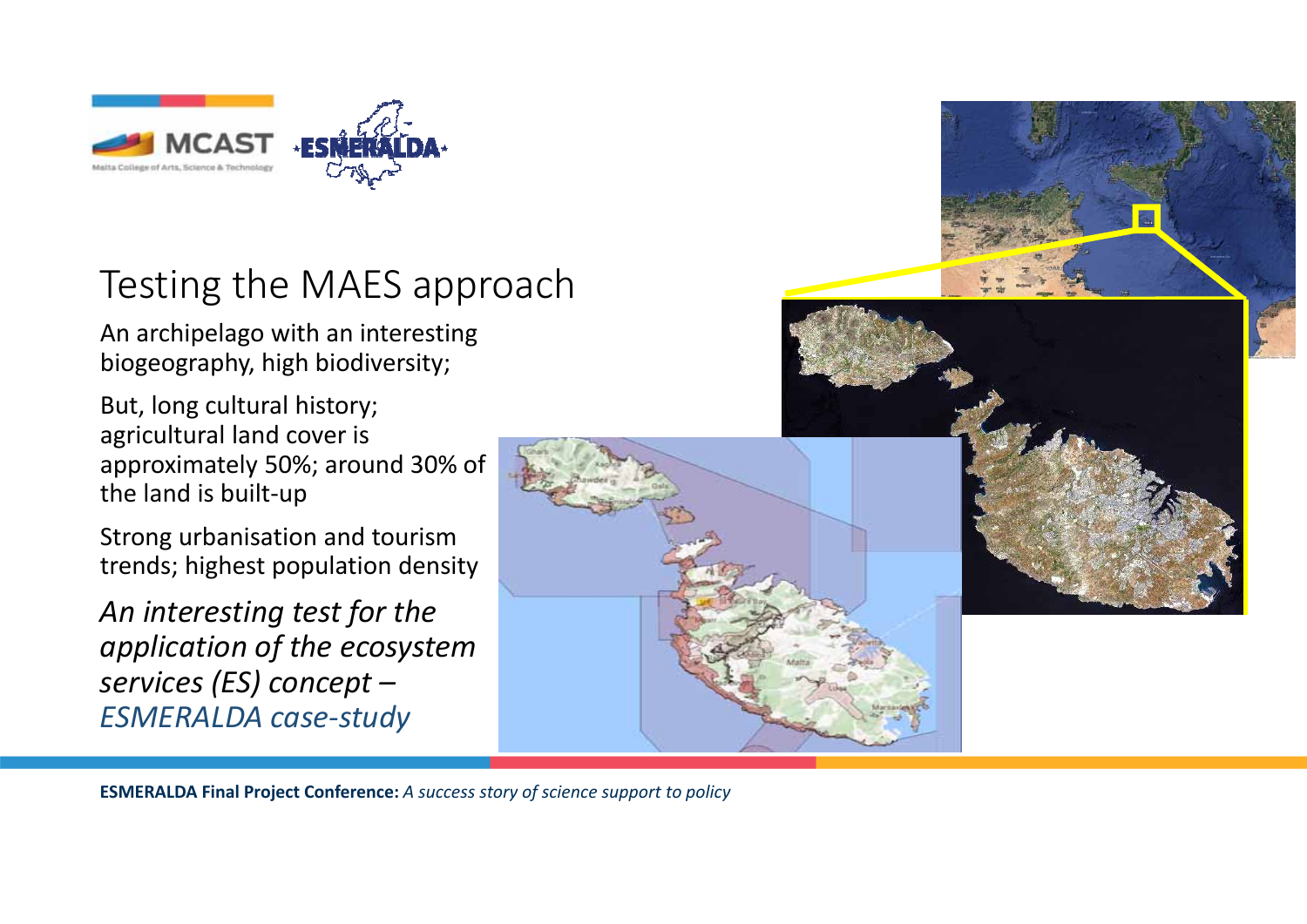

### Existing literature about islands and ES

- • Most have focused on the management of ecosystems, and pressures arising from human activities.
- • But studies carrying out biophysical assessment, socio‐economic valuation, or which investigate synergies and trade‐offs, were very few (Balzan et al., 2018a).
- $\bullet$  Few studies making the link between ecosystem assessment, policy and human benefits.

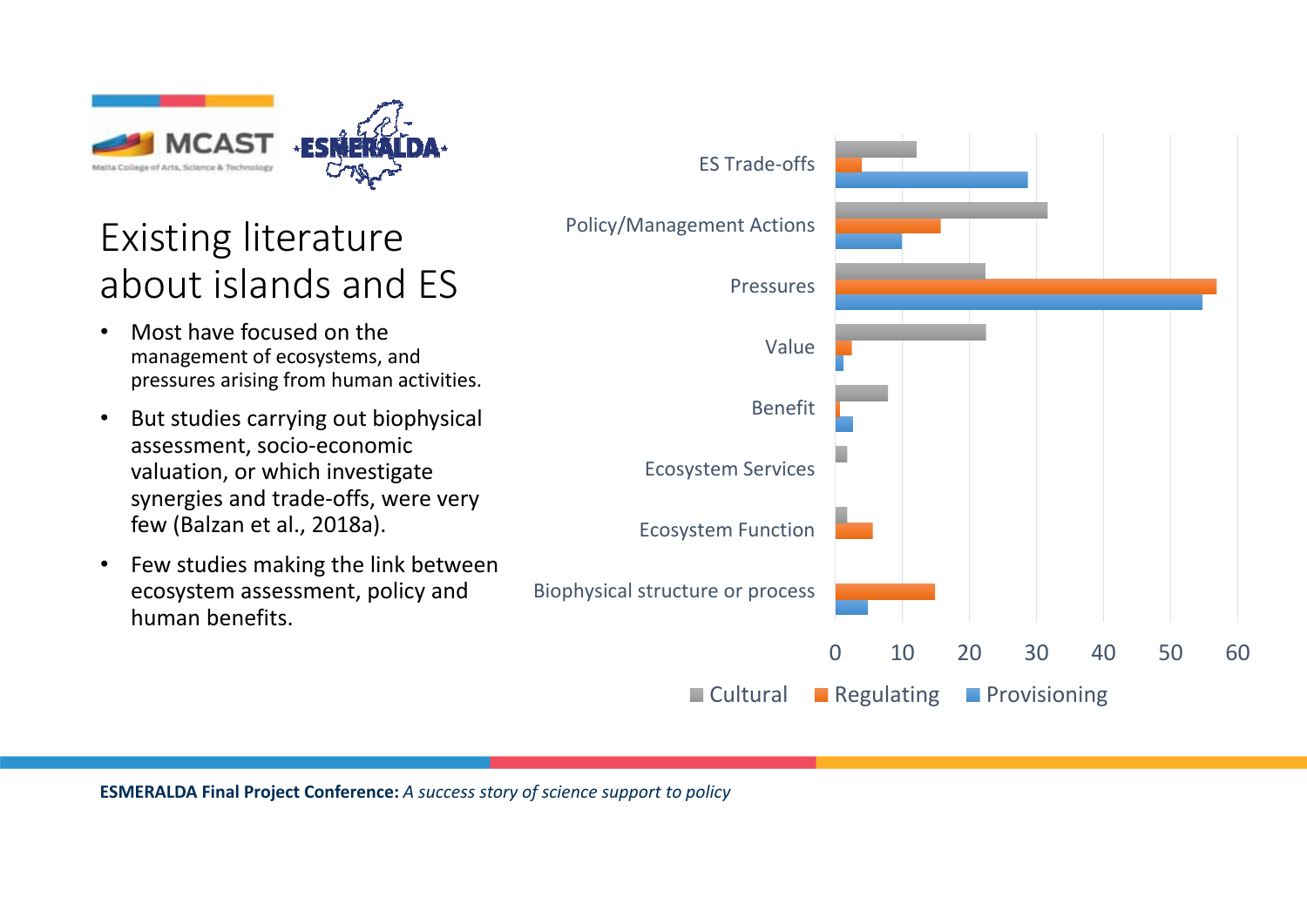

- The policy context for ES assessment in Malta is based on targets within the NBSAP, which
- 1) recognises the need to develop the knowledge base about biodiversity, its values, functioning, status and trends, and consequences of its loss (Target 18);
- 2) recognises the value of biodiversity and ecosystem services, and opportunities derived from their sustainable use, and to integrate these in national policies, as well as decision‐making and planning processes (Target 2)
- 3) aims to restore at least 15% of degraded ecosystems and for the essential services provided vulnerable ecosystems to be safeguarded (Target 13)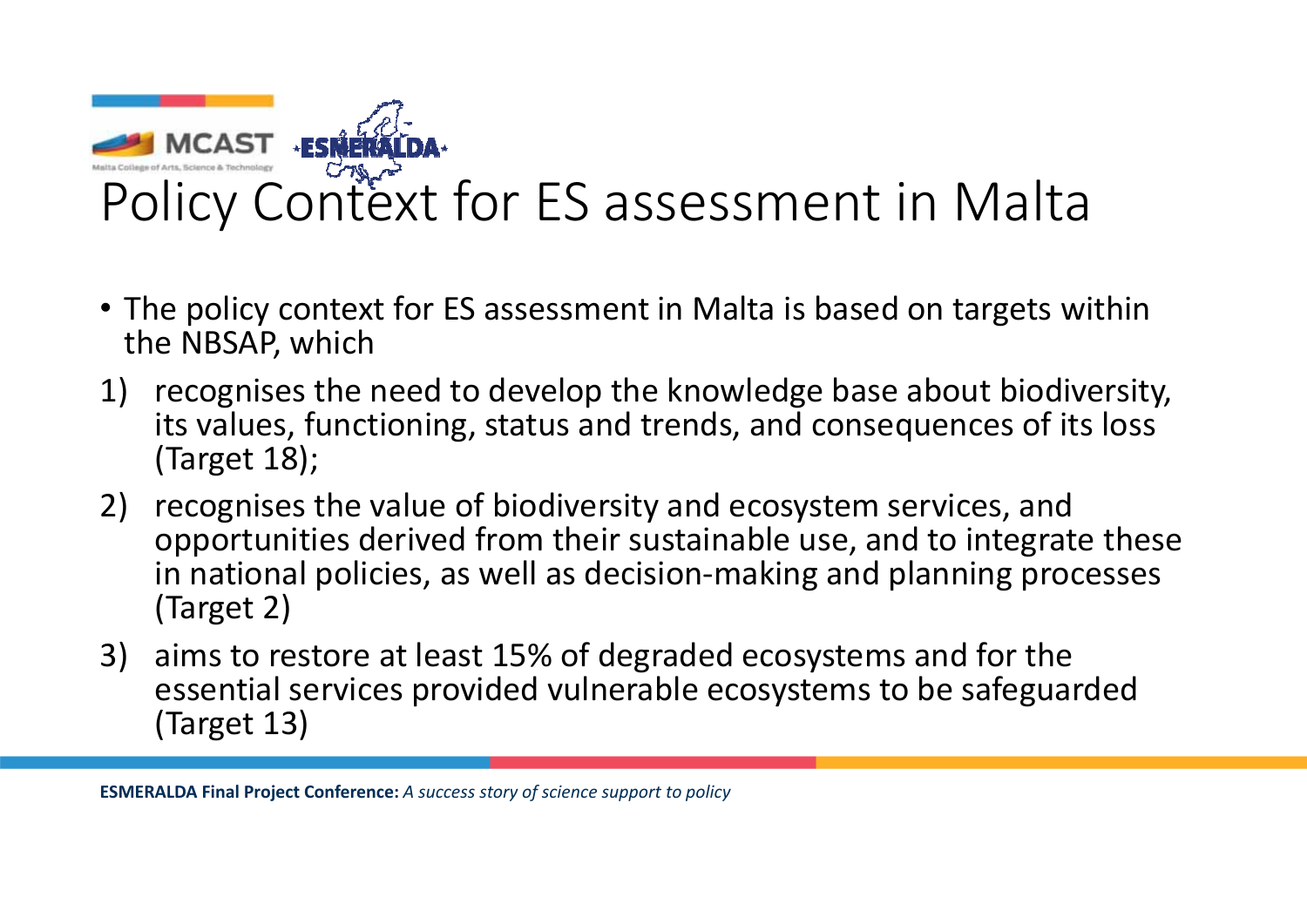

#### ESMERALDA

ESMERALDA has provided **a first opportunity to test‐case the implementation of ES**  mapping and assessment in Malta;

#### **Development of a conceptual framework**  (right)

**Identification of challenges** – e.g. relating to the availability of data at fine spatial scale and for data relating to the identification and condition of ecosystems, and the actual use of the service (Balzan et al., 2018b).

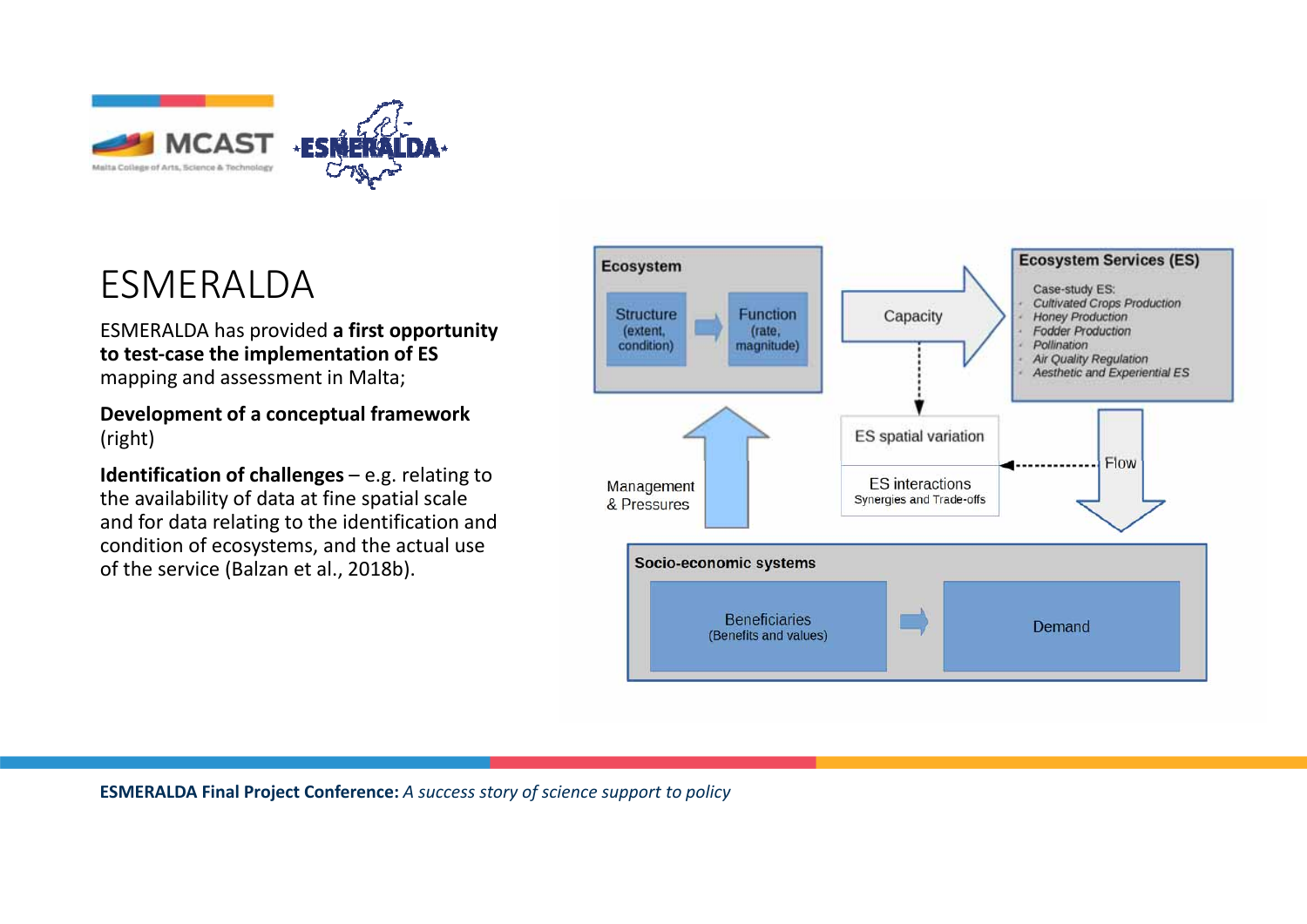

**ESMERALDA Final Project Conference:** *A success story of sciences*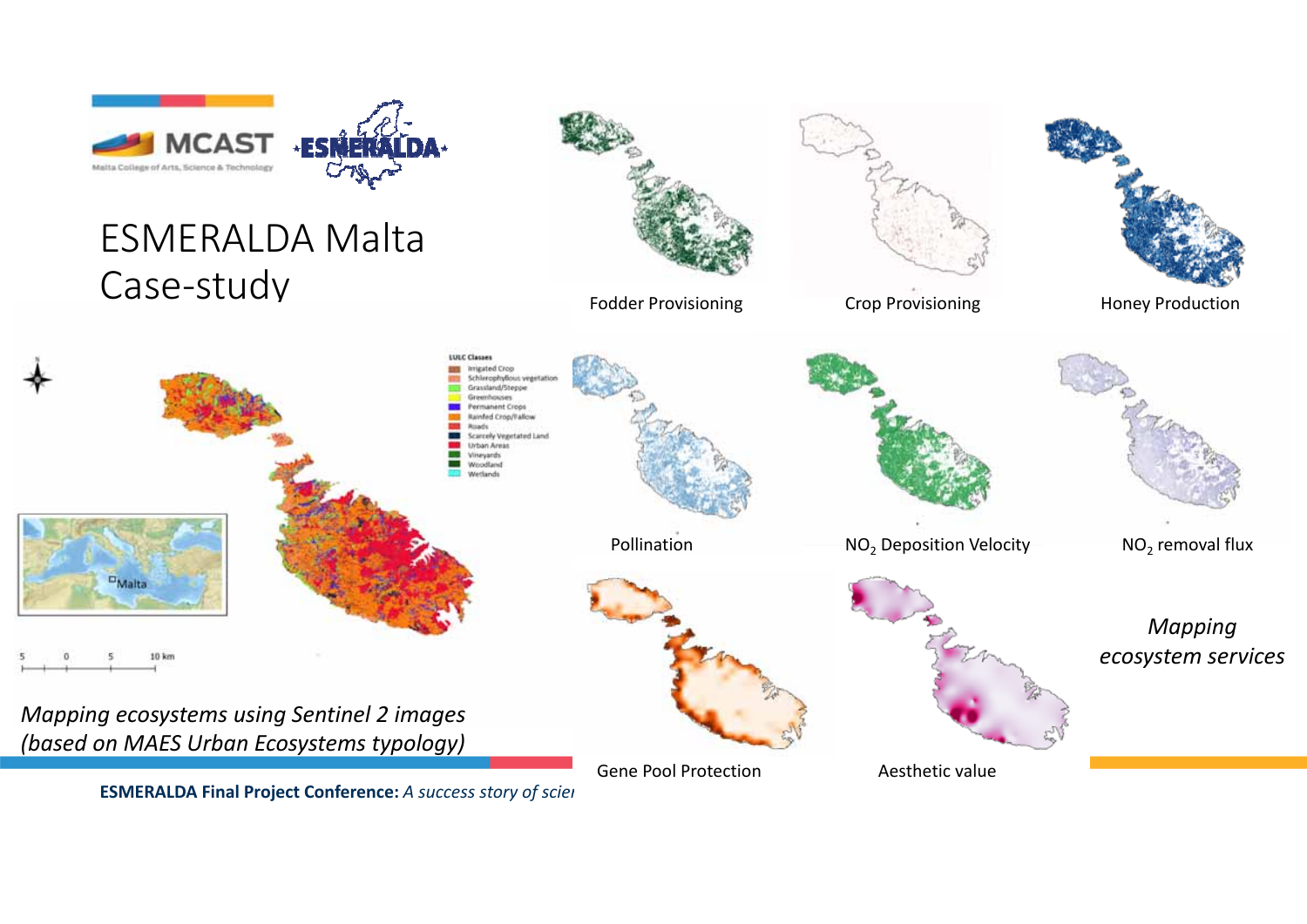

#### Recreational Ecosystem Services

Mapping recreational ecosystem services. Different approaches have been used given that often the data available does not provide a complete overview of the use of ecosystems for recreation. The map shown here includes two datasets on the use of ecosystems for recreation (1) from a questionnaire with 283 residents and (2) using geocache data (base map: Balzan et al., 2018b; geocaching data: Balzan and Debono, 2018).

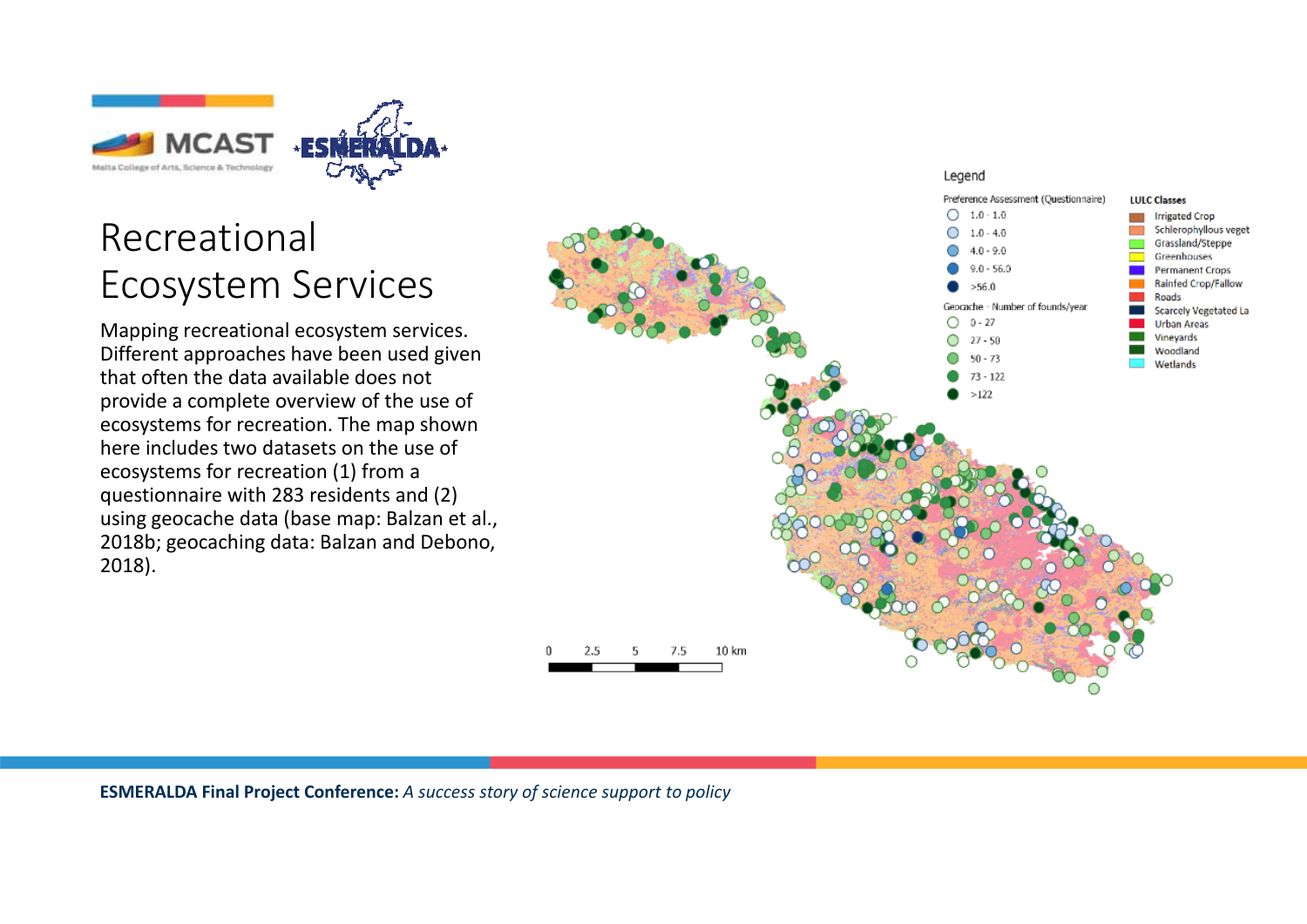

#### Linking ES Capacity and Flow to Population Parameters

Scatterplots presenting the association between (a) ES capacity and population density, (b) ES capacity and population size and (c) ES flow and population size for local councils in Malta. Lines represent the linear regression function and 95% confidence intervals plotted on the scatterplot.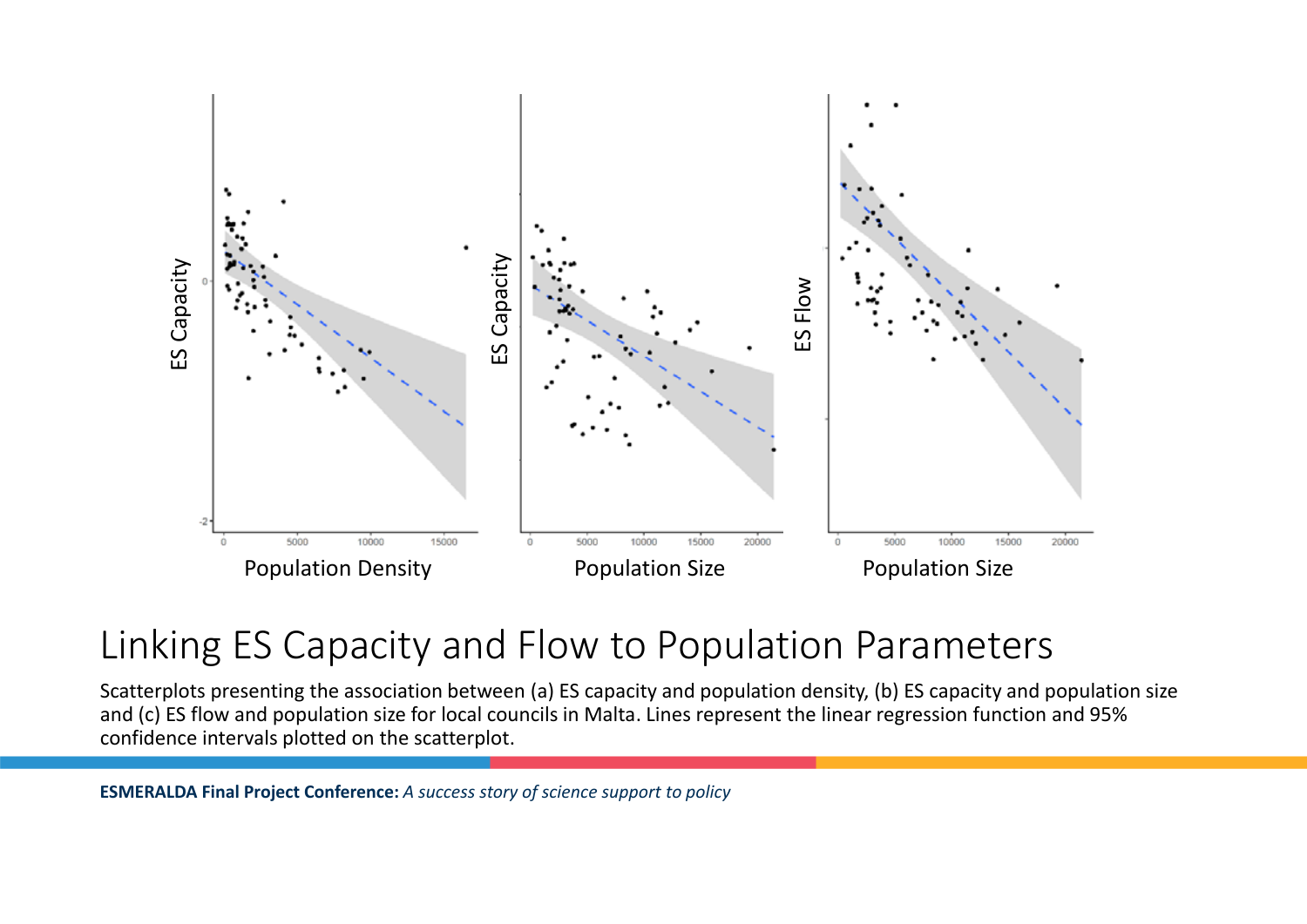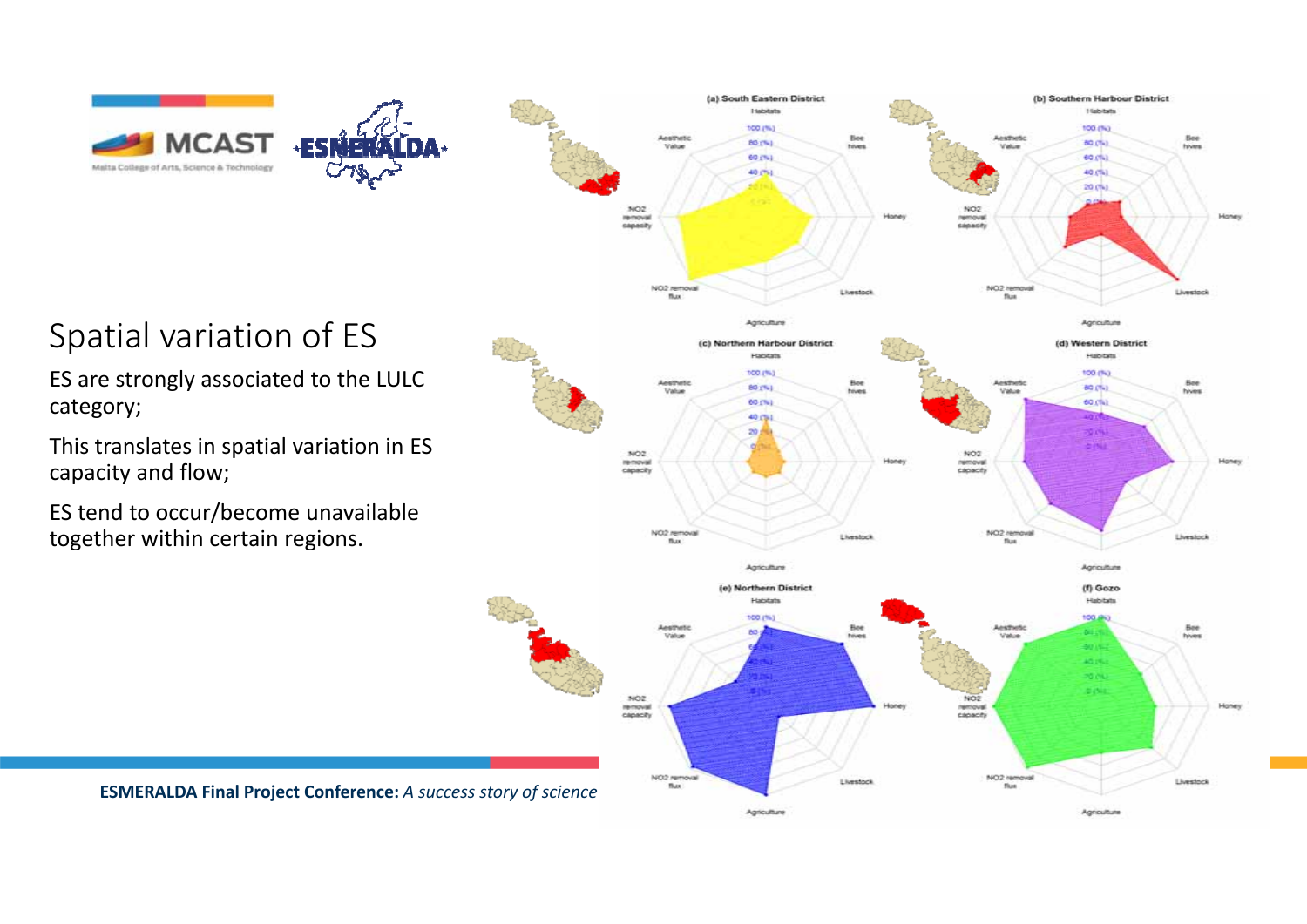

#### Dissemination and knowledge exchange

ESMERALDA offered an opportunity to develop a collaborative relationship with national MAES policy‐makers from the Environment &Resources Authority.

Moreover, we have been working with the Planning Authority to facilitate application of knowledge generated in local plans which are currently being revised (e.g. through the project EnRoute).

Roundtable discussion with policy‐makers, businesses and NGOs.



*The 'Evidence-based Planning for Greener Cities' conference*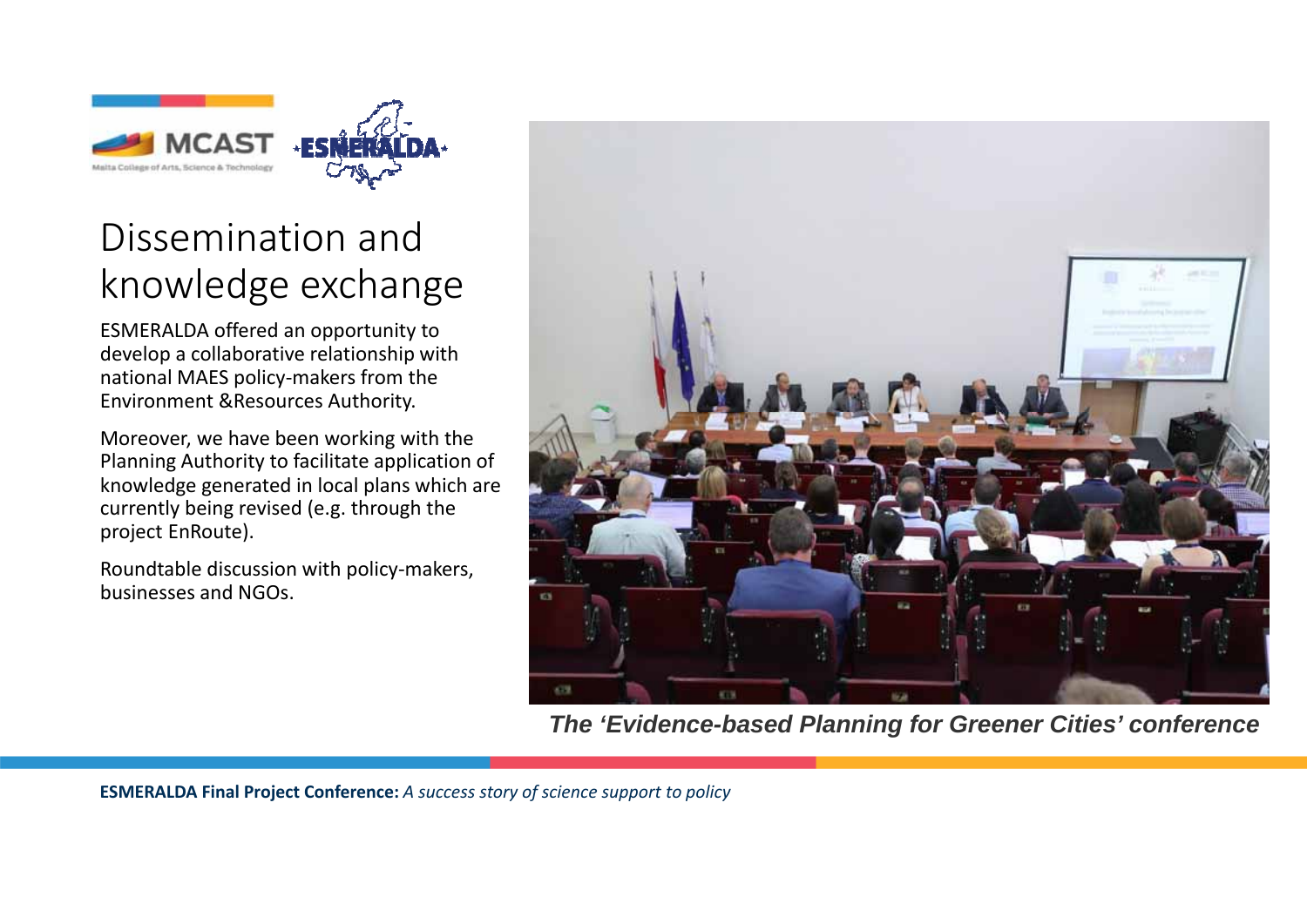



## ReNature Malta (and Europe)

#### **promoting Research Excellence in NAture‐based soluTions for innovation, sUstainable economic GRowth and human wEll‐being in Malta (ReNature)**

- Strong support of the public for nature-based solutions;
- Key objectives: capacity building; participatory processes and knowledge synthesis; open data generation and sharing; transition of research into practical solutions
- • Key themes: sustainable *landscape design and planning*; *evidence‐based policy*; developing a *National Research and Innovation Cluster*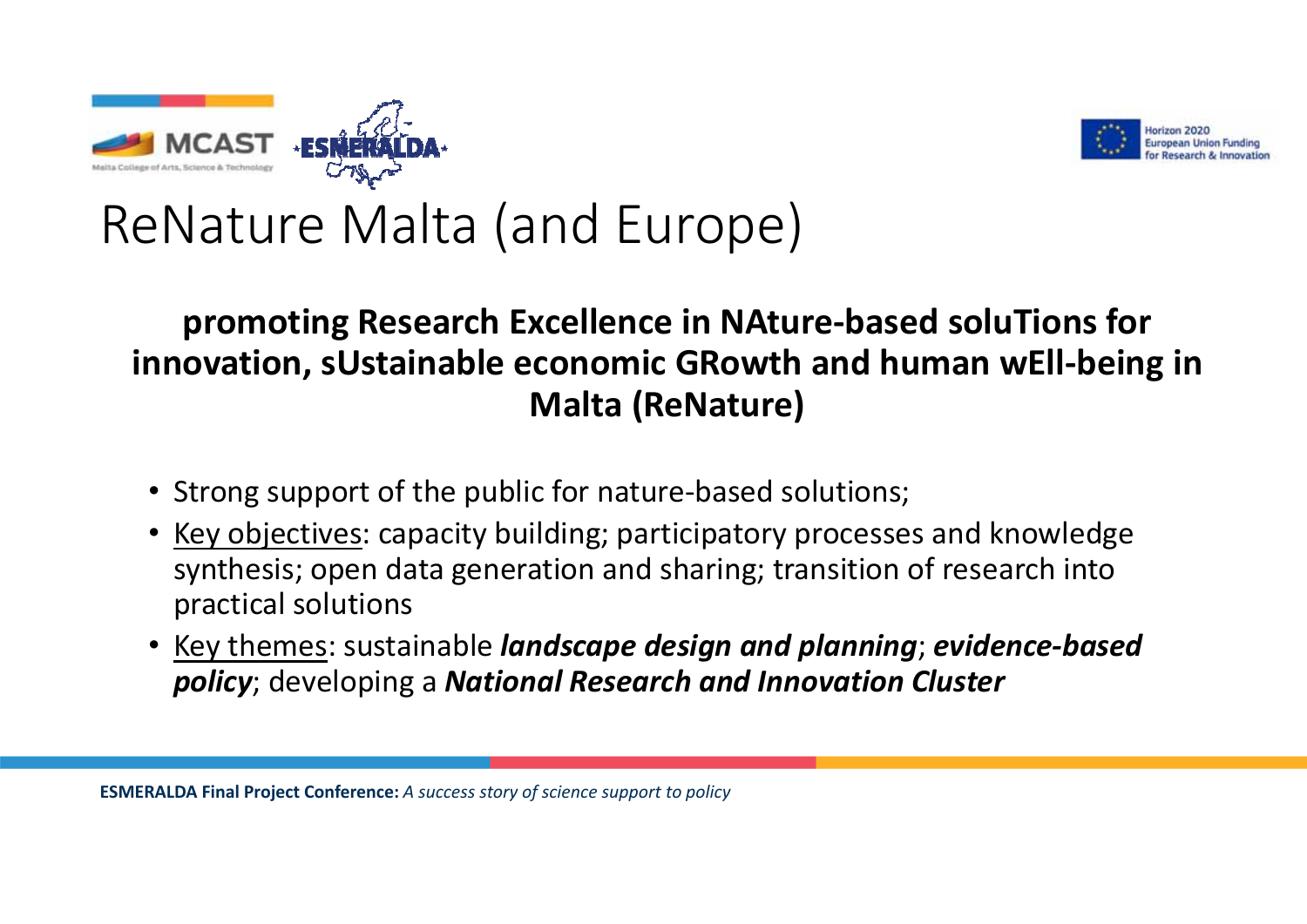



- Key spatial trends in ecosystem service capacity and flow have been identified;
- Urban areas appear to be associated with low capacity and flow of ecosystem services;
- But urban ecosystem providing a higher flow per unit area;
- The development of nature‐based solutions in urban areas strongly favoured by the general public.
- Ecosystem condition and ecosystem service assessments can serve as a basis for the development of nature‐based solutions across a rural‐ urban gradient.